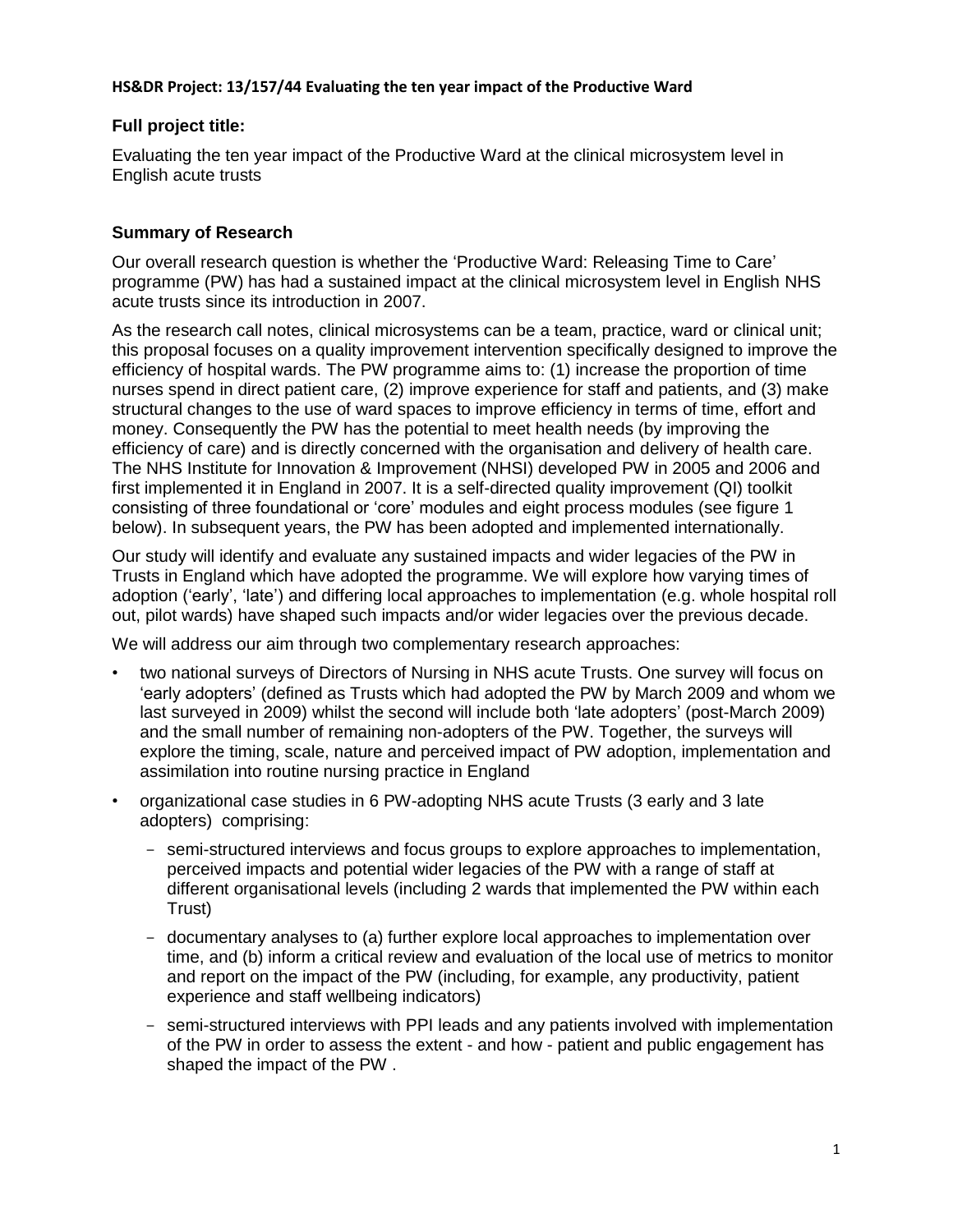There is little evidence relating to the sustainability of the impact of interventions like the PW in clinical microsystems. The proposed study will draw on a unique and detailed dataset compiled in 2009 by the research team enabling the lasting effects (10 years post-adoption by the end of the proposed study) of the PW to be evaluated. We will generate evidence relating both to any lasting impact of the PW (and the nature of that impact) but also as to how different approaches to local implementation shaped the sustained impact at the clinical microsystem level of a national QI programmme.

# **Background and Rationale**

In May 2008, the government invested £50 million to support the dissemination and implementation of the Productive Ward (PW) in England. This investment was provided on the basis of evidence from early test sites (2006-08), widespread commitment from nursing leaders and the promise of what PW might help to achieve across the NHS (Dept of Health, 2008). The NHSI had developed the PW programme in order to empower ward teams to identify areas for improvement by giving staff the information, skills and time they need to regain control of their ward and the care they provide. Modules and toolkits to guide implementation were made freely available via the NHSI website; trusts could also purchase 'standard' or 'accelerated' support packages. Figure 1 illustrates the 3 'core' modules (well organized ward; knowing how we are doing; patient status at a glance) and 8 'process' modules (patient hygiene, nursing procedures, ward round, patient observations, admissions and planned discharge, shift handovers, meals and medicines) that together comprised the PW programme. Local implementation was supported by ward and project leader guides and an extensive 'toolkit'.



# **FIGURE 1 The structure of the PW programme**

Table 1 summarises the three aims of the PW and provides examples of the modules that might be expected to have contributed to each of these 3 aims: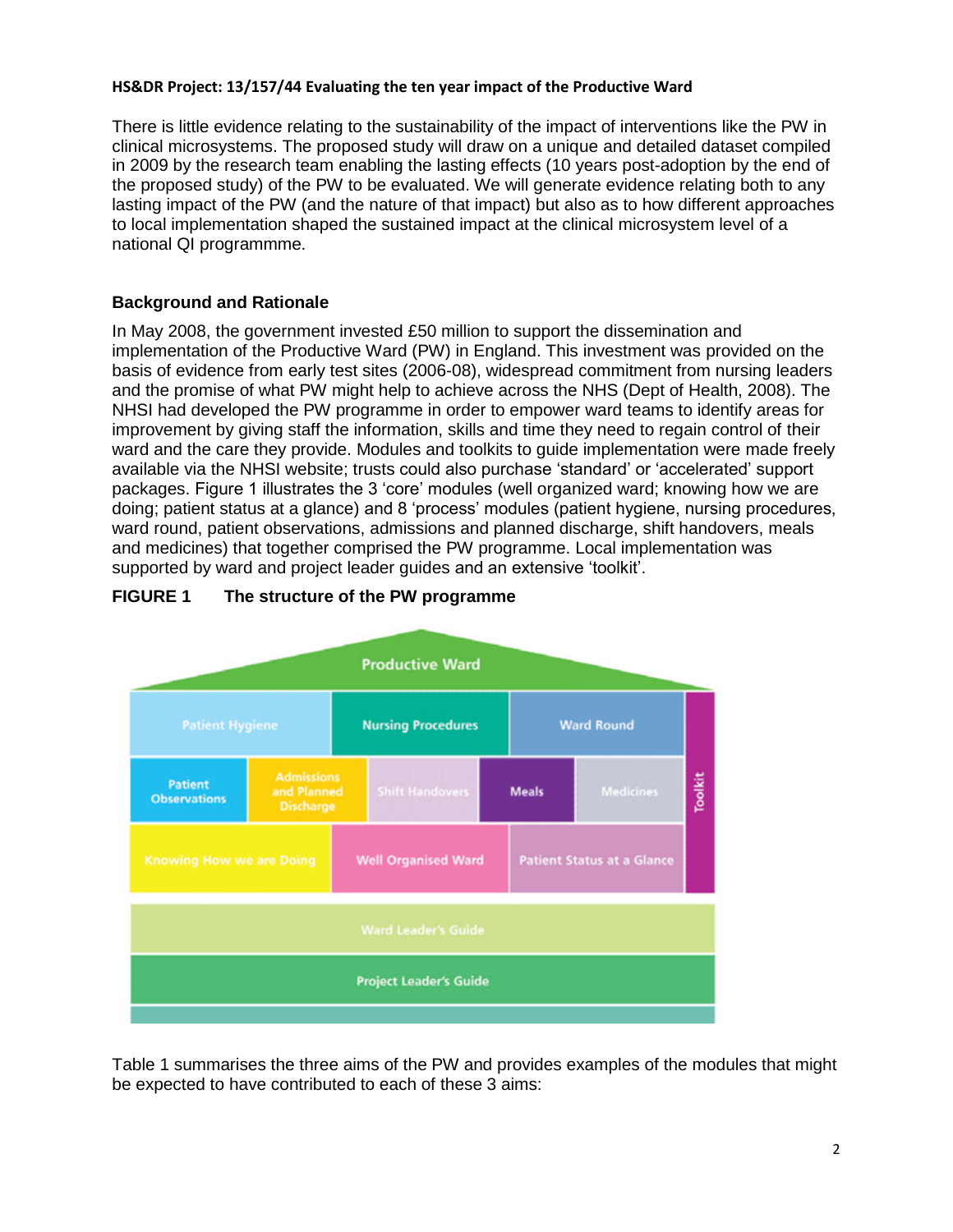| <b>PW</b> aims                                                                                                          | <b>Examples of PW modules likely to have</b><br>influenced this                                                                                                           |
|-------------------------------------------------------------------------------------------------------------------------|---------------------------------------------------------------------------------------------------------------------------------------------------------------------------|
| (1) increase the proportion of time<br>nurses spend in direct patient care,                                             | Core modules (well organized ward; knowing how<br>we are doing; patient status at a glance); medicines;<br>patient hygiene; meals; nursing procedures                     |
| (2) improve experience for staff and<br>patients                                                                        | All modules                                                                                                                                                               |
| (3) make structural changes to the<br>use of ward spaces to improve<br>efficiency in terms of time, effort and<br>money | Core modules (well organized ward; knowing how<br>we are doing; patient status at a glance); shift<br>handovers; admissions and planned discharges;<br>nursing procedures |

| <b>TABLE 1</b> | Summary of PW aims, modules and data collection methods |  |  |  |
|----------------|---------------------------------------------------------|--|--|--|
|----------------|---------------------------------------------------------|--|--|--|

In collaboration with the NHSI we undertook research in the period 2009-10 exploring the development, early adoption, implementation and spread of the PW in England (NNRU & NHSI, 2009; Robert et al, 2011). The study comprised analysis of indicators of the timing of 'decisions to adopt' the PW, an online 32-item survey of PW leads in English trusts and interviews in five organisational case studies to explore the process of assimilation in different local contexts. This earlier research established that 36% (140) of all NHS trusts (acute and non-acute) had adopted the programme (i.e. purchased either an accelerated (n=109) or standard (n=31) support package) by March 2009 with large variation between geographical regions (Robert et al, 2011) (see table 2).

| <b>SHA</b>                       | Total number of<br><b>NHS trusts</b> | Purchased package: accelerated/standard<br>(no. of trusts) | <b>Adoption</b><br>$(\%)$ |
|----------------------------------|--------------------------------------|------------------------------------------------------------|---------------------------|
| <b>East Midlands</b>             | 23                                   | 2/0                                                        | 9                         |
| <b>South Central</b>             | 23                                   | 19/2                                                       | 91                        |
| <b>South West</b>                | 39                                   | 13/13                                                      | 67                        |
| <b>West Midlands</b>             | 38                                   | 2/3                                                        | 13                        |
| <b>South East Coast</b>          | 28                                   | 19/0                                                       | 68                        |
| <b>East of England</b>           | 40                                   | 27/0                                                       | 68                        |
| Yorkshire & the<br><b>Humber</b> | 37                                   | 2/10                                                       | 32                        |
| <b>North West</b>                | 63                                   | 8/3                                                        | 17                        |
| London                           | 75                                   | 17/0                                                       | 23                        |
| <b>North East</b>                | 23                                   | 0/0                                                        | 0                         |
|                                  |                                      |                                                            |                           |
| <b>TOTAL</b>                     | 389                                  | 109/31                                                     | 36                        |

### **TABLE 2 Total number of NHS trusts in England purchasing accelerated or standard PW support packages by March 2009 [by Strategic Health Authorities (SHA)]**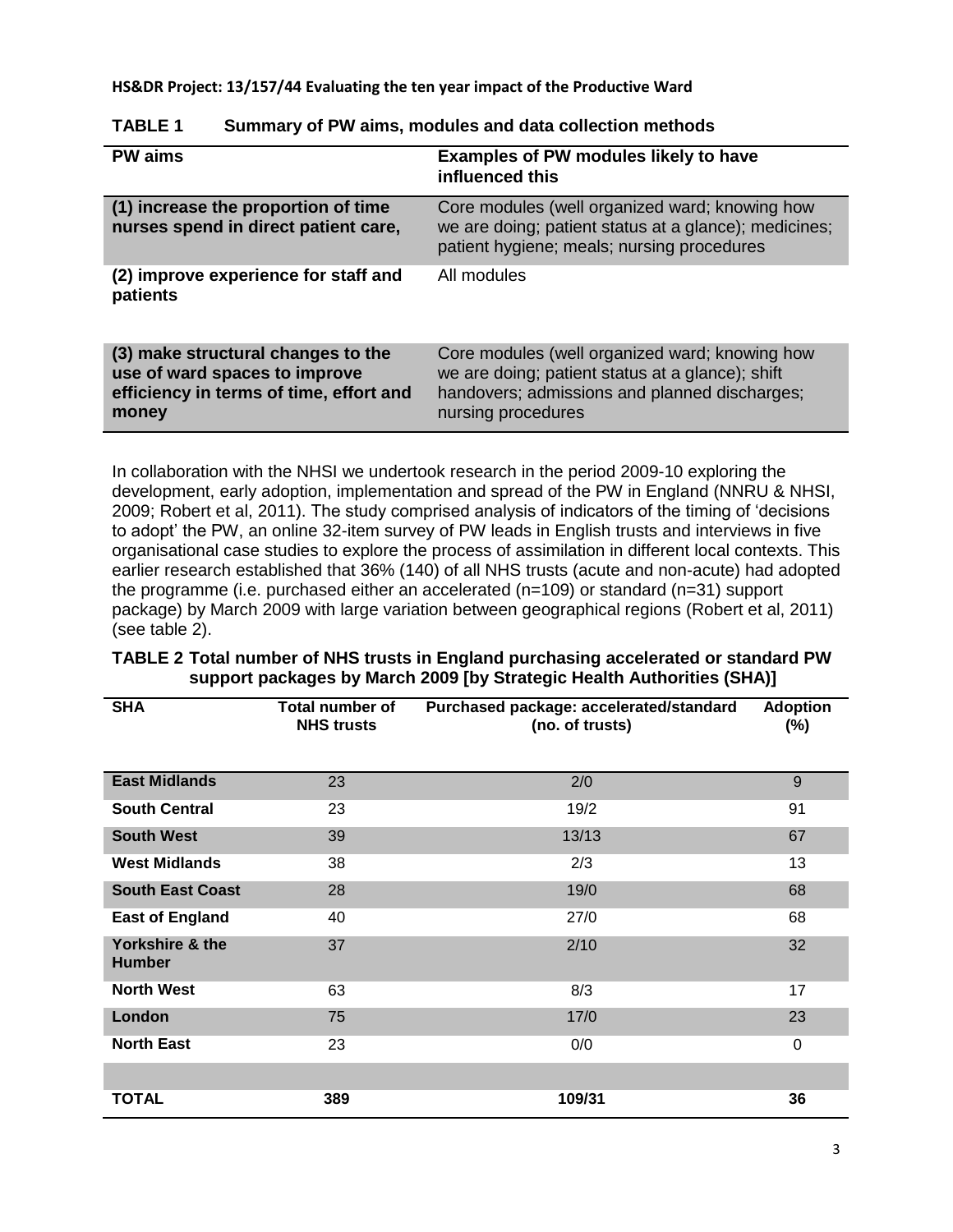In this national study we also explored the local components and key interactions that helped to explain the rate and scale of the adoption, implementation and assimilation of the PW into routine nursing practice in NHS trusts in England. The PI for this current proposal (Glenn Robert) also contributed to an NIHR-funded systematic review of the extensive literature on the diffusion of service innovations which had produced a model for understanding the complexities of the adoption, implementation and assimilation of innovations into day-to-day healthcare services (Greenhalgh et al. 2005). This review found that few empirical studies acknowledged the complexities of spreading and sustaining innovation in service organisations. Most concentrated on specific components of the model (for example, certain features of innovations or specific characteristics of individual adopters) and failed to take account of their interactions and contextual and contingent features. The model was originally developed to help make sense of the multiple components and interactions that influence adoption, implementation and assimilation in complex settings such as acute trusts. In our study of the adoption of the PW we adapted the model as shown in figure 2 below.

### **FIGURE 2 Framework for examining diffusion of the Productive Ward programme**  (adapted from Greenhalgh et al, 2005)



We found that interactions between several factors had contributed to the rapid adoption of the PW programme in England:

- the innovation itself was adaptable and well framed for different groups of staff
- the linkages between the external change agency and potential adopters were generally strong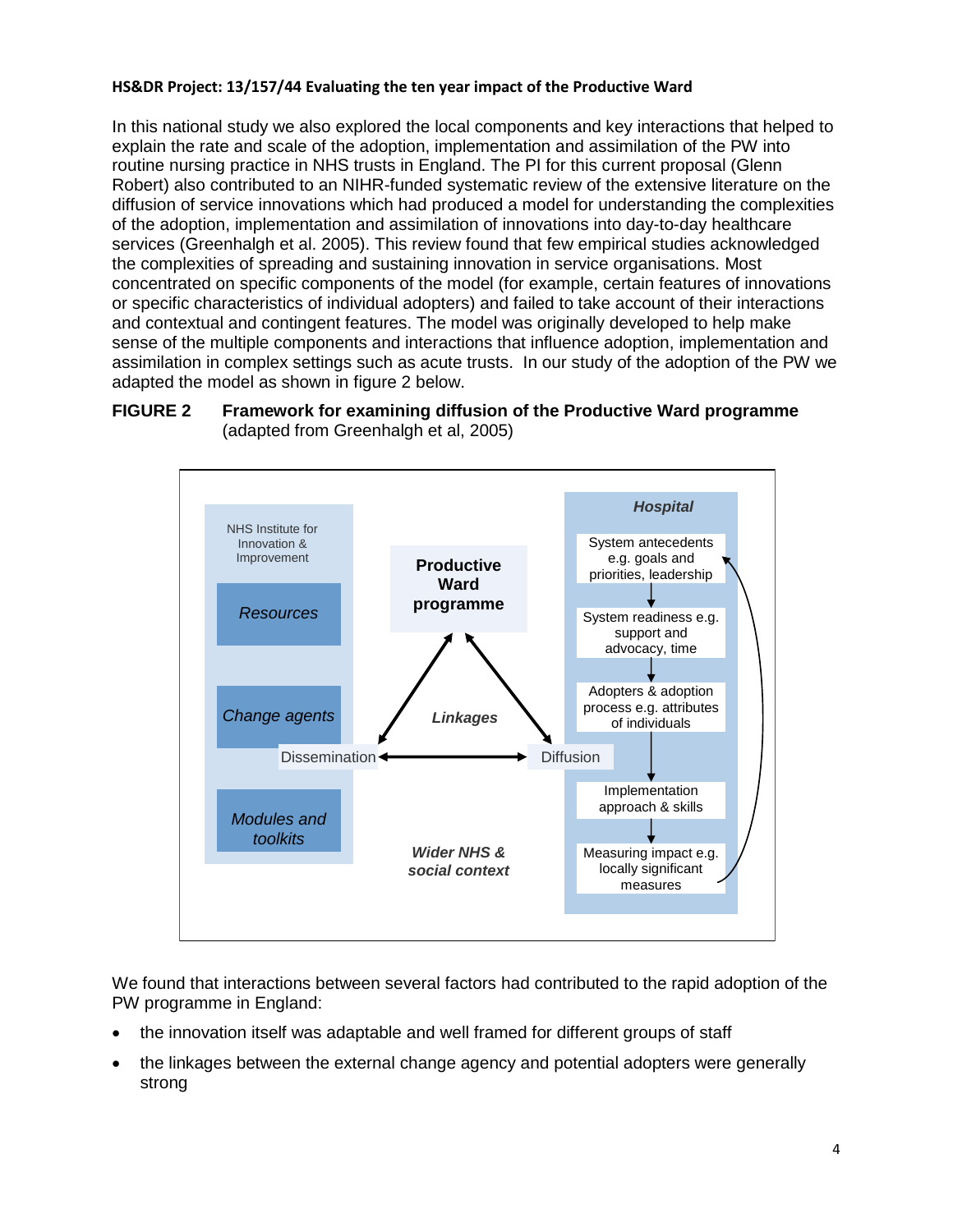- the readiness for change was heightened by the priority accorded to local QI agendas and the pre-existence of service improvement teams and expertise
- the wider NHS/societal context emphasised the need for efficiency and to meet national targets, to build leadership capacity and to demonstrate commitment to QI.

We also reported that the key organisational factors that were perceived to have influenced the successful local implementation of the programme were:

- staff having a 'felt need' for change and seeing the PW as a simple practical solution to real problems
- engaging with the NHSI and drawing on the PW modules and resources
- selecting initial wards on the basis of their desire to work on PW
- emphasising local ownership of the programme and empowerment of ward staff, rather than using a directive approach
- providing sufficient resources and support, in particular allocated budgets for backfill of staff time.

With regard to this final factor, by far, the most commonly reported facilitating factor in the survey for local PW implementation was having dedicated project leadership. In particular, having a realistic and flexible plan, support from a steering group, clinical facilitation and communication about PW helped to maintain the momentum of the work itself. (We have recently published a further paper exploring the role of leadership in implementing the Productive Ward based on secondary analysis of our original data (Morrow et al, 2014)).

However, it should be noted that despite widespread perception of significant benefits, we found that frontline nursing staff reported that more needed to be done to ensure that impact could be demonstrated in quantifiable terms. Our overall conclusion was that the PW programme had been rapidly adopted by NHS trusts in England (albeit with significant regional variation) but that a variety of implementation approaches were being employed which were likely to have implications for the successful assimilation of the programme into routine nursing practice and, therefore, the impact of the programme as a whole. The proposed organisational case study component of our research will build on this earlier work and our findings by using the diffusion of innovations framework as a preliminary model to explore (a) how the PW has been assimilated into routine practice in 3 early adopting Trusts (for example, focusing particularly on issues such as 'implementation approach and skills' and 'measuring impact') and (b) how the PW has been adopted and implemented in 3 late adopting Trusts (issues such as 'system antecedents', 'system readiness', 'adopters and adoption process'). Further details are provided on page 8.

A follow up study we also conducted sought to (a) inform efforts to maintain momentum of the PW programme, (b) support NHS staff going forward, and (c) discuss mechanisms and arguments for continued commitment and investment (NNRU & NHSI, 2011). Through fieldwork in 8 case study trusts, we found that the programme has been successfully framed and communicated in a way that connects with frontline NHS staffs' need and will for change, and that it thrives where local leadership and ownership are strong. Our report forwarded 16 key lessons from the programme to date that would assist hospitals in local implementation in the future. We also concluded that the programme 'has a huge perceived value and local impact including improvements in staff skills (in particular ward-level leadership), more time for better care, improved patient experiences, cost savings, and higher staff satisfaction and retention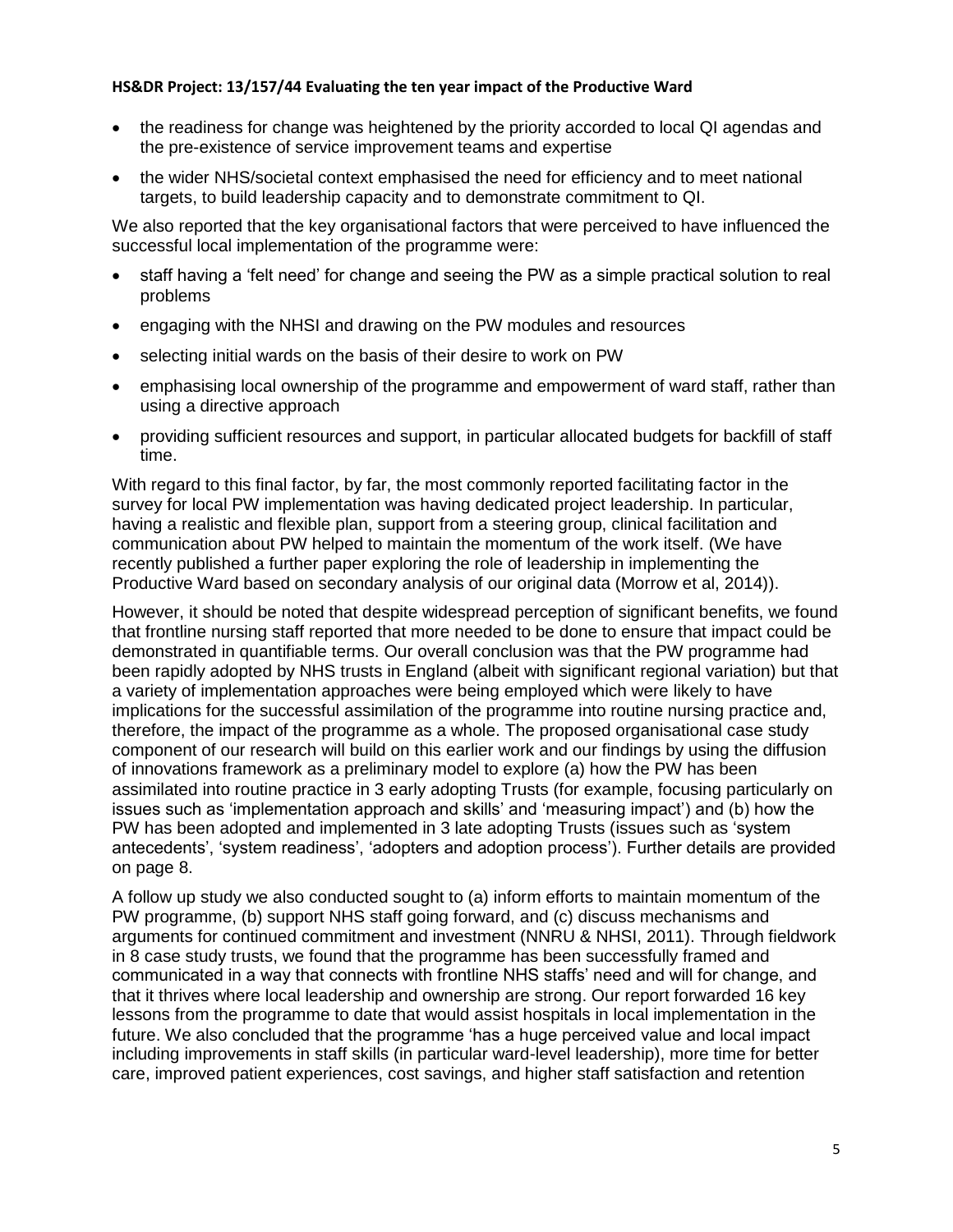[and that] the programme itself facilitates dialogue 'ward' to 'board' by giving a shared language and focal point where the interests and values of these different staff groups can converge.'

However, beyond such 'perceptions' - and a decade after the initial development of the PW there remains little robust evidence of the impact of the PW on the efficiency and productivity of clinical microsystems despite its widespread and continuing adoption (both in the NHS and internationally) (White et al, 2014). Two of the members of the advisory group for this proposal (Mark White and John Wells) have recently examined the literature relating to the PW through a bibliometric analysis (ibid). They found 64 grey literature publications, 13 evaluations & reports and 21 peer reviewed papers during the period 2006-13. However, of the peer reviewed papers only 7 presented the results of original research or outlined any methodology and the authors concluded that 'whilst the literature serves as a guide for interest, demand and reports of implementation it provides no empirical offering to the paucity of evidence required to gauge success and impact.'

Whilst anecdotal evidence has suggested that for every £1 spent implementing the programme, £8.07 has been returned - and an assessment by the NHSI in 2011 suggested that by March 2014 a £270 million benefit would be achieved from implementing PW across acute trusts in England (NHSI, 2011)<sup>1</sup> - to date there is no robust, independent evaluation to support or challenge this type of claim which relies upon the scaling up of the innovation and embedding over time, of which there is no robust evidence. However, it should be noted that these figures were based on assumptions that changes will be sustained and a recent systematic review of the PW suggested that whilst 'organisations were keen to report the significant improvements experienced following the initial implementation ... it is unclear whether or for how long these changes were sustained.' (Wright & McSherry, 2013).

Our earlier work suggested that failure to sustain changes brought about by the PW may be a common occurence (NNRU & NHSI, 2009); the proposed research study will robustly explore the evidence that implementing the PW has led to such sustained impacts thereby generating new knowledge. Attention to staff outcomes may also be important. Significantly, a reduction in staff absence rates and improvements in staff morale seem to be key indicators justifying the adoption of the PW according to a recent systematic review of the PW literature (Wright & McSherry, 2013). The links between staff wellbeing and patient experience have recently been established in an NIHR funded study undertaken by two of the applicants (Glenn Robert, Jill Maben) in the current proposal (Maben et al, 2012). Reviewing the local evidence for improved staff morale and wellbeing at the ward-level will consequently be one focus of our fieldwork.

#### **Evidence explaining why this research is needed now**

 $\overline{\phantom{a}}$ 

This research proposal is a direct response to a commissioned call which specifically identified the PW as a widespread quality improvement intervention at the clinical microsystem level which warrants evaluation. The 'spread of this initiative in the NHS and lack of evidence to date on its effect on productivity and efficiency' was recognised by the NIHR HSDR panel which reviewed our outline proposal.

<sup>&</sup>lt;sup>1</sup>As the authors of the report themselves noted 'the sample of nine trusts included in this study is not a statistically significant sample and the attribution of changes to The Productive Ward were obtained from the judgements and opinions of managers involved in the implementation of the programme who have been interviewed, and do not necessarily reflect the views of the Trust Board … (t)he data reported here from the trusts interviewed represents a snap shot in time. Since the implementation of The Productive Ward is ongoing, we should expect there to be a dynamic element to the numbers.'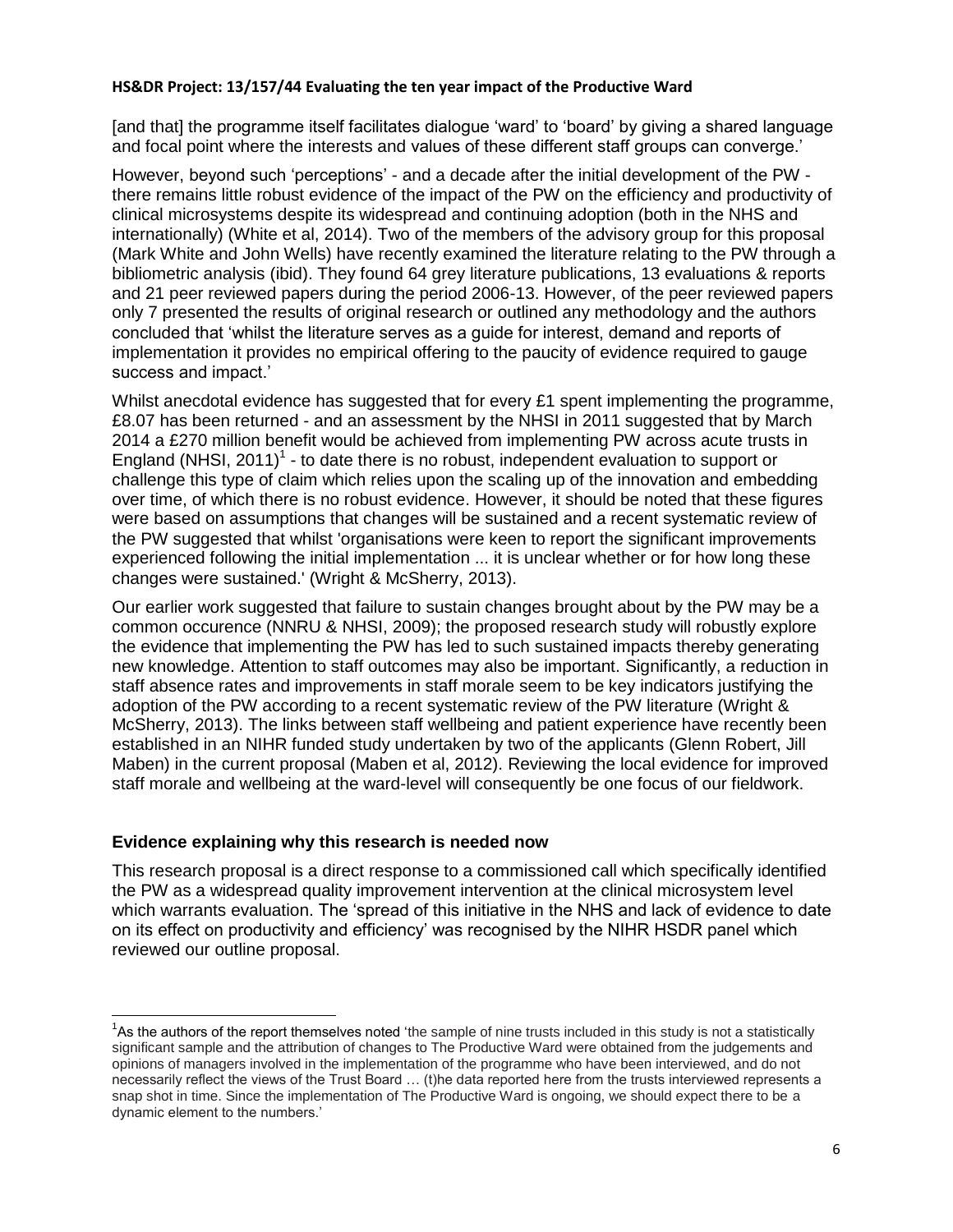A recent systematic review on the effectiveness of the PW found only 18 articles (including 6 'anecdotal' pieces in the professional press). The evidence base largely comprises single site, descriptive studies characterised by poor outcomes data and a distinct positive bias (Wright & McSherry, 2013). The review concluded that 'at present there is a lack of high quality empirical research ... the notion of attribution means it is difficult to assess the impact of PW'. More broadly, a systematic review of reviews of Lean thinking in trusts (upon which the PW is based) concluded that the 'immaturity of the research field makes it hard to find substantial evidence for effective lean interventions in healthcare' (Andersen et al, 2014).

In our earlier research we assessed locally available data in 5 case study sites (NNRU & NHSI, 2009). Issues about frequency and consistency of reporting made it difficult to analyse findings and assess impacts across whole organisations; recent Canadian and Irish evaluations of PW found similar limitations, both echoing the findings of the systematic review cited above. We did identify routine clinical or administrative measures as potentially available across all trusts but found these were not deployed in support of implementation of PW. Potential comparable data included falls incidence, MRSA rates, pressure sore incidence, staff satisfaction surveys, and staff sickness/absence. However these had not been compiled in order to properly demonstrate change over time; we proposed it might be possible to obtain data on these metrics from Trust's administrative systems or other routine returns. As PW was then a relatively new initiative we argued it would take time to show impact in clinical indicators and staff outcomes. We concluded that there was good rationale and some data available for undertaking in-depth cross-case analysis of impact (ibid).

The broader context for this proposal is one of the rapid and widespread adoption of a (still) largely unproven intervention to improve efficiency and productivity (and performance) at ward level, both nationally and internationally. Reviews of studies of sustained change in healthcare organisations suggest that the evidence base to help guide both national and local strategies is insufficient (Buchanan et al, 2007). Most studies lack rigour (i.e. they are atheoretical and anecdotal) and are not designed to test, empirically, hypotheses about the process of achieving sustained change (Greenhalgh et al, 2005). A recent longitudinal case study of the adoption and implementation of the PW in a Dutch hospital is an exception, in this case using an institutional logics perspective to explore the different ways in which the PW has been framed for both the nursing profession and health care managers (van der Broek, 2014). Other studies have explored the adaptation of Lean techniques - on which the PW is based to a large extent - into healthcare organisations (Radnor & Walley, 2008; Radnor et al, 2012; Waring & Bishop, 2010) but despite significant claims from advocates there is little empirical evidence of the sustained benefits of adopting such approaches.

Our proposed study will provide much needed insights into the assimilation of such quality improvement interventions in day-to-day healthcare practice. Significant resources (financial and staff time) have been devoted to implementing the PW and policy makers and managers, as well as frontline staff, need to know whether this investment has been justified and should continue (and, if so, what approach should they take to local implementation). The proposed research will therefore answer the question of 'does the PW work' as well producing generalisable lessons for achieving sustained change and improvement in the organisation and delivery of health care services.

# **Aims and objectives**

Our overall research question is whether the 'Productive Ward: Releasing Time to Care' programme (PW) has had a sustained impact at the clinical microsystem level in English NHS acute trusts since its introduction in 2007.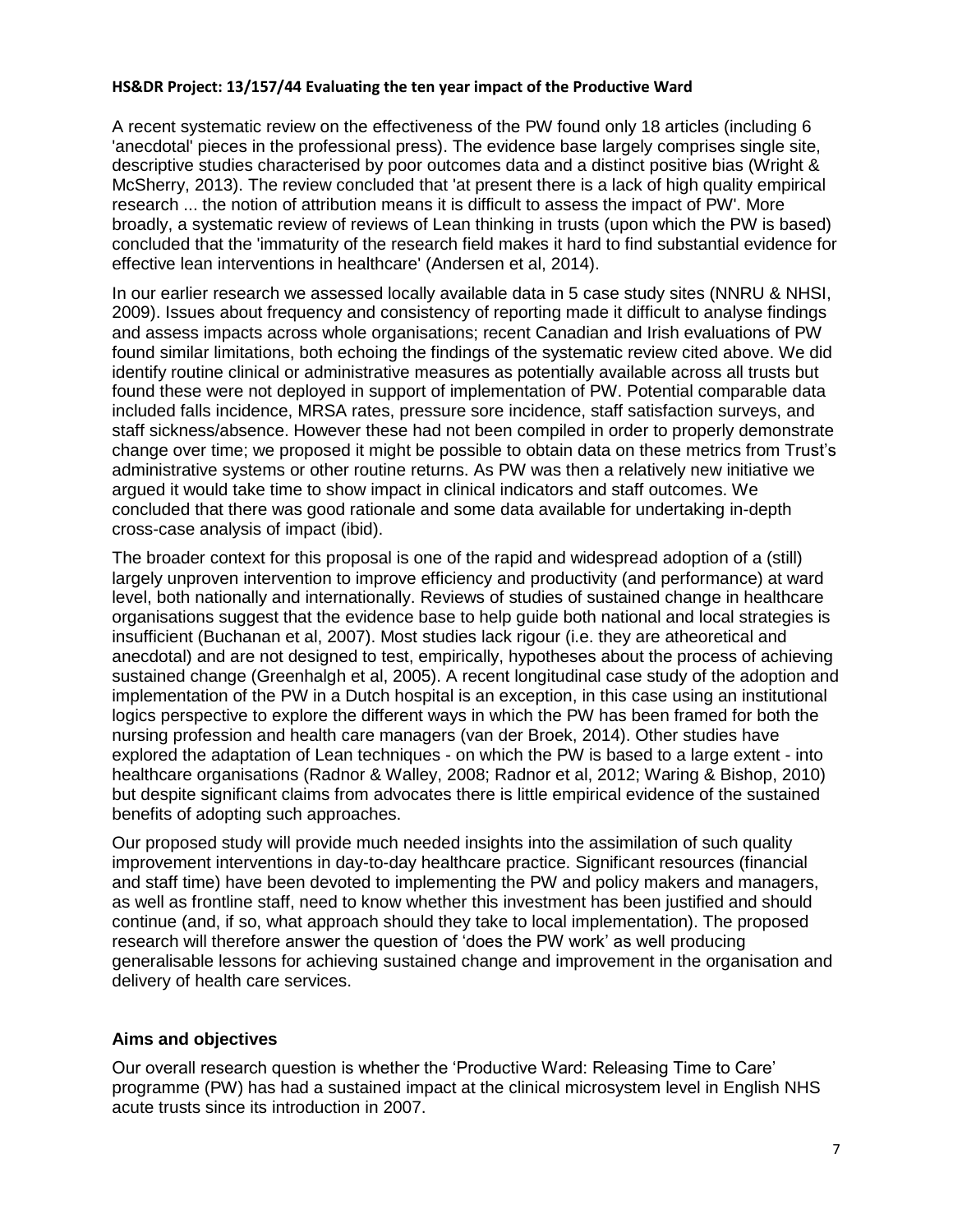Our study will identify and evaluate any sustained impacts and wider legacies of the PW in Trusts in England which have adopted the PW. We will explore how varying times of adoption ('early', 'late') and differing local approaches to implementation (e.g. whole hospital roll out, pilot wards) have shaped such impacts and/or wider legacies over the previous decade.

Our 5 related objectives are to:

- 1. explore through an online survey whether and in what ways an already identified cohort of 102 'early adopter' Trusts are (a) continuing to implement and assimilate the PW into routine practice in their organizations and (b) the nature and scale of the perceived sustained impact of the programme
- 2. identify cohorts of 'late adopters' and 'non-adopters' through a separate online survey of the remaining 58 acute NHS Trusts in England (which we know had not adopted the PW by March 2009) and explore the timing, scale, nature and perceived impact of PW adoption, implementation and assimilation into routine nursing practice in these Trusts
- 3. explore through organizational case studies in 3 'early' and 3 'late' adopters how local implementation and assimilation processes relating to the PW - including patient engagement - have shaped sustained impact and any wider legacies (including, for example, quality improvement (QI) capabilities, nursing leadership development) of the PW
- 4. draw conclusions as to the nature and extent of the sustained impact of the PW on clinical microsystems in English trusts over a 10 year period and make recommendations to managers and clinicians as to how to maximize and sustain the benefits from QI interventions at the microsystem level
- 5. add to the theoretical knowledge relating to the assimilation of QI interventions into routine day-to-day practice and their sustained impact.

# **Research Plan / Methods**

#### Review strategy and strategy for reviewing literature:

As outlined in the 'Background and rationale' section above, a systematic review of the impact of the PW and a bibliometric analysis of the literature relating to the PW have both been published very recently (Wright & McSherry, 2013; White et al, 2014). Both report a paucity of high quality empirical evidence relating to the PW and emphasise the anecdotal nature of much of the 'evidence base'. Given these recent reviews we do not propose undertaking a further formal systematic or scoping review but will routinely conduct citation analysis to monitor whether any further empirical studies are published during the course of our proposed 30 month study.

# Design and theoretical/conceptual framework:

Our research design will use a mixed methods approach (O'Cathain et al, 2010). The adapted Greenhalgh et al (2005) model - which we applied previously in our study of the early adoption, and implementation of the PW (Robert et al, 2011) - will provide the preliminary conceptual framework for our surveys and organizational case studies (i.e. guiding our initial qualitative fieldwork and documentary analyses).

As described on page 4 and in figure 2 above, we previously used the diffusion of innovations model to help analyse the local components - and key interactions between them - that helped to explain the rate and scale of the early adoption and implementation of the PW into routine nursing practice in NHS hospitals in England (Robert et al, 2011). In this proposed study we will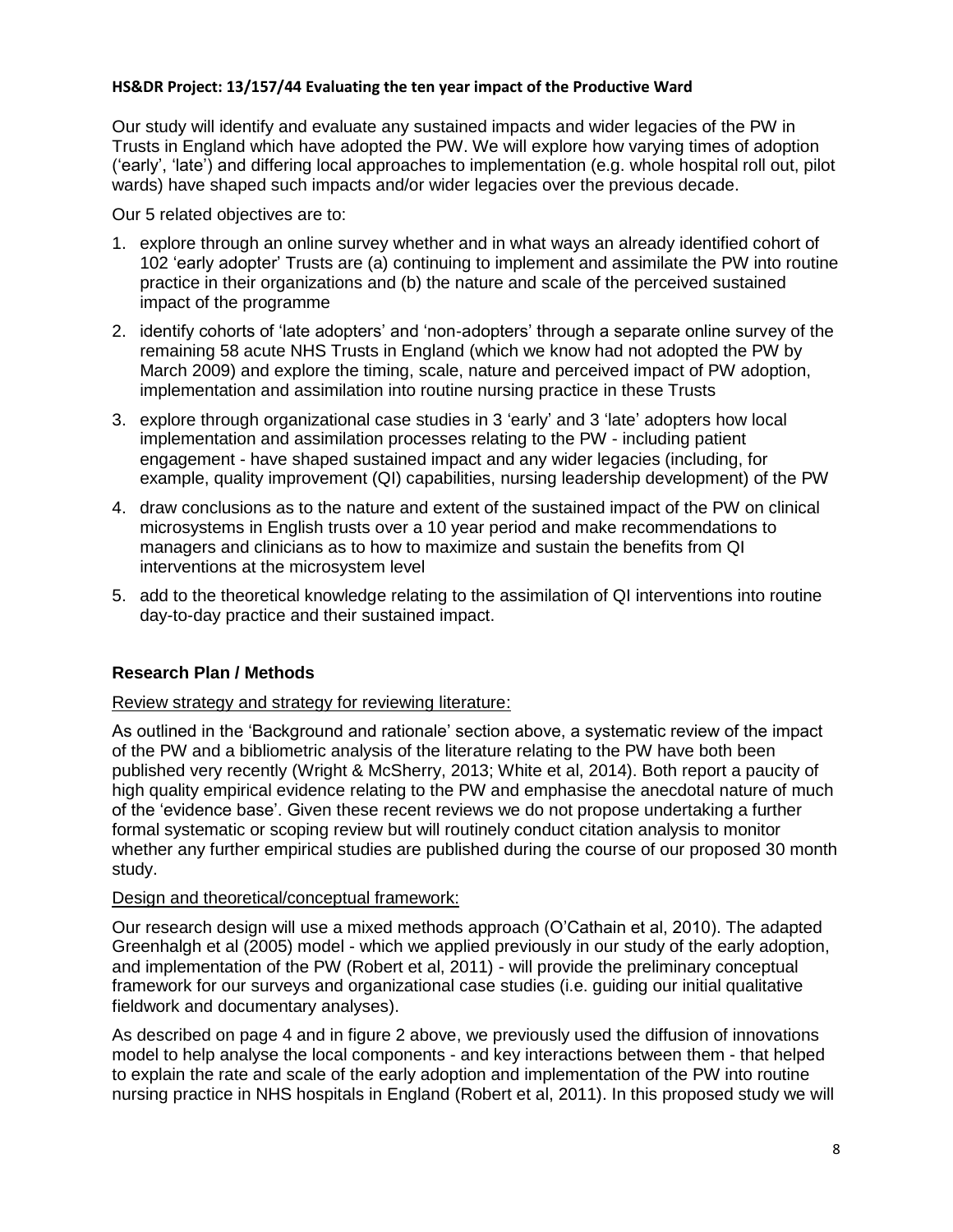again draw on the model to supplement these previous findings with a study of the later stages of the diffusion of innovations process: namely how the PW has been assimilated into routine nursing practice and sustained, and its impact measured. Key contextual factors identified by the model as influential at these later stages of the process (and which will therefore be explored in our surveys and be the focus of our initial fieldwork) include:

- human resources (i.e. staff training)
- staff engagement
- decision-making autonomy
- internal and external collaboration
- local adaptation, re-invention and ongoing development of the PW programme.

Similarly, our exploration of the impact of the PW will attend to the following potential 'consequences' of adopting and implementing the programme as guided by the same model:

- recognised and intended (i.e. the 3 stated aims of the PW programme)
- unanticipated, desirable (e.g. nursing leadership development, QI capabilities)
- unanticipated, undesirable (e.g. staff disengagement)
- knock-on for other systems (e.g. patient transfers between wards, services and organizations) .

# Sampling:

*National surveys:* We know from one of our earlier studies that 102 NHS acute trusts in England had purchased a PW implementation support package by the end of 2008; we can identify these from a unique dataset which we compiled (NNRU & NHSI, 2009). The dataset includes detailed information on the timing, scale and nature of the implementation of the PW in each of these trusts (including the number and speciality of the wards on which the PW had been - and was planned to be - implemented). To update and extend this dataset we will conduct two further national surveys, one in the 102 trusts already identified as 'early adopters' and a second in the remaining 58 trusts in England which had not adopted the PW by March 2009. From the survey results we will categorise all responses as being from one of 5 types of trust<sup>2</sup>:

- 'early adopters' that:
	- implemented PW on all their wards (either through whole hospital implementation or planned roll-out)
	- implemented PW on some of their wards
- 'late adopters' that:

 $\overline{a}$ 

- implemented PW on all their wards (either through whole hospital implementation or planned roll-out)
- implemented PW on all their wards
- 'non-adopters' that have never implemented PW on any wards.

 $^{2}$  Throughout all stages of the study, 'implementation' will be defined as having implemented the 3 'core' PW modules and at least one 'process' module.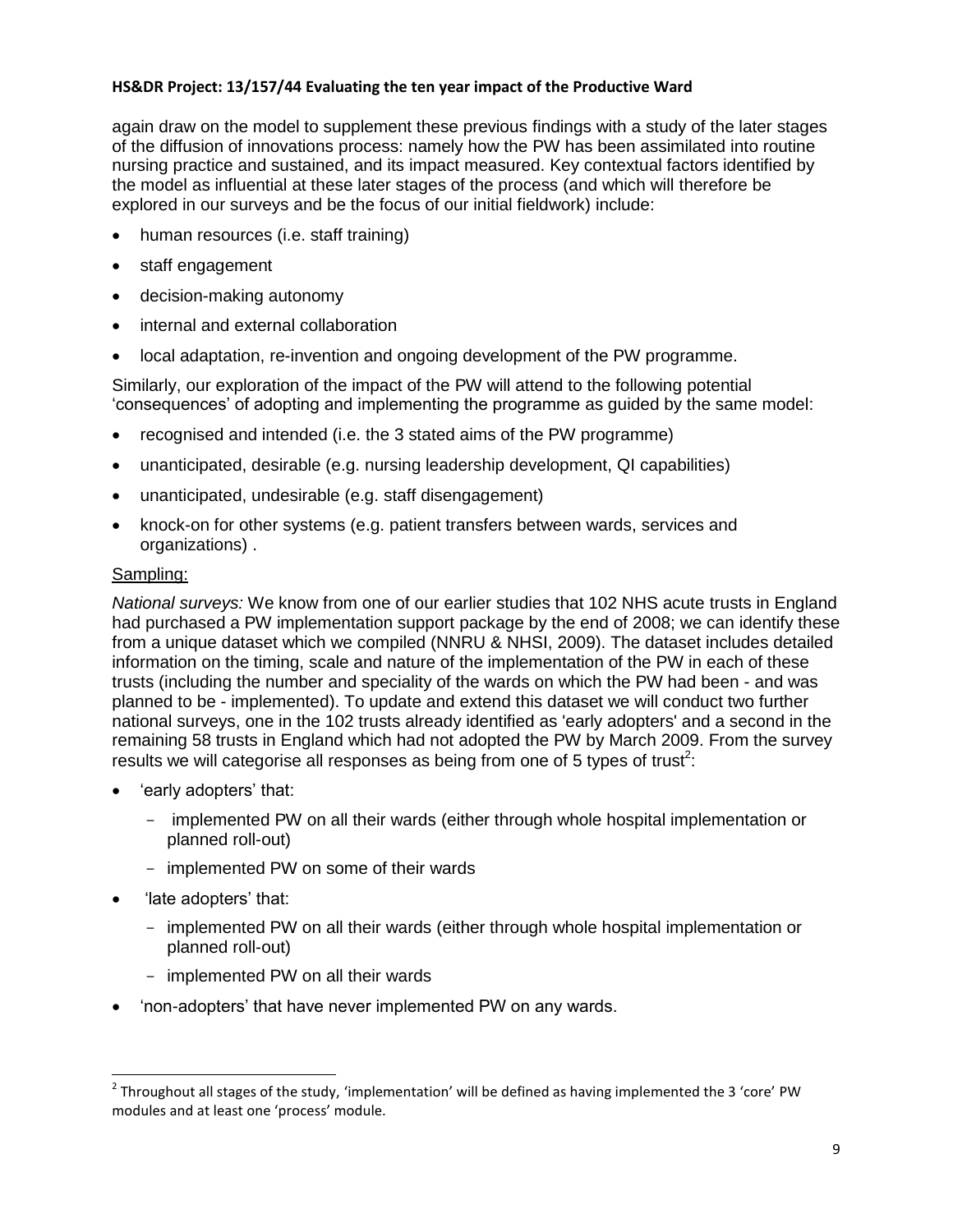*Organizational case studies:* We will conduct organizational case studies in 6 trusts (Yin, 2009), 3 early and 3 late adopters. Our sampling criteria to identify (a) our 6 case study sites and (b) the 2 embedded wards within each of these sites will be as follows. Primarily for (a) we will sample 3 'early' (pre-March 2009) and 3 'late' (post-March 2009) adopters of the PW. In selecting the 3 'early' adopting Trusts we would ideally like to be able to recruit 3 of the 5 Trusts in which we have previously conducted in-depth case studies as this will enable us to draw on both their 2008 survey responses in our earlier study and an existing qualitative dataset (comprising 58 transcribed qualitative interviews and documentary materials from 2009-2010). These existing data sources provide significant contemporaneous insights into the local approaches to early implementation of the PW in these 5 Trusts. Additionally, amongst the 3 'early' adopting Trusts we would seek to recruit one that implemented the PW on a whole hospital basis (the 'big bang' approach), one which initially implemented the PW in selected pilot wards and one which planned for a whole hospital 'roll out' from the start. This will enable us to compare and contrast different local approaches to early implementation. Should we be unable to recruit any or all of the 3 case study sites from the 5 Trusts in which we previously conducted research we would nonetheless seek to recruit Trusts which represented each of the three implementation approaches outlined above. Similar 'implementation approach' criteria would be applied to the selection of the 3 'late' adopting (post-March 2009) Trusts. As a secondary consideration we would also consider the following selection characteristics: geographical (for example urban/rural); size of Trust/number of wards; CQC rating; and age of hospital estate.

With regard to (b) (the 2 embedded wards within each of the 6 sites) we know from our earlier research that over 59% of implementing wards were Medical (24%), Surgical (21%) or Care of the Elderly (14%). We therefore propose sampling 3 medical, 2 surgical and 1 care of the elderly wards from the 3 early adopting Trusts, with a similar sample in the 3 'late adopting' Trusts. Our sample will be determined by randomly selecting relevant ward types from amongst those that are known to have formally implemented the PW in each site (defined as having implemented the 3 core modules and at least one process module).

# Setting/context:

*National surveys:* all 160 acute trusts in England.

*Organizational case studies:* 6 acute trusts in England.

# Data collection:

 $\overline{a}$ 

*National surveys:* the two online surveys will elicit the current state (timing, scale and nature to date, future plans) of PW implementation in each acute trust in England. We will draw on the online survey design and 32 questionnaire items we previously used; this combined open and closed questions to explore perceptions of the PW programme in terms of the identified key components of the diffusion of innovation model (see figure 2), as well as assessing the local adoption and implementation of particular modules and the availability and accessibility of local impact data (Robert et al, 2011). Exemplar questions from our earlier survey include<sup>3</sup>:

- when did you first become involved with the PW?
- what type of ward(s) is PW being implemented on in your organization?
- how many wards is the PW currently running on in your organization?
- are there plans to run the PW on more wards in the future?

 $3$  For reasons of space we have not included the range of options respondents were asked to select from in relation to these exemplar questions.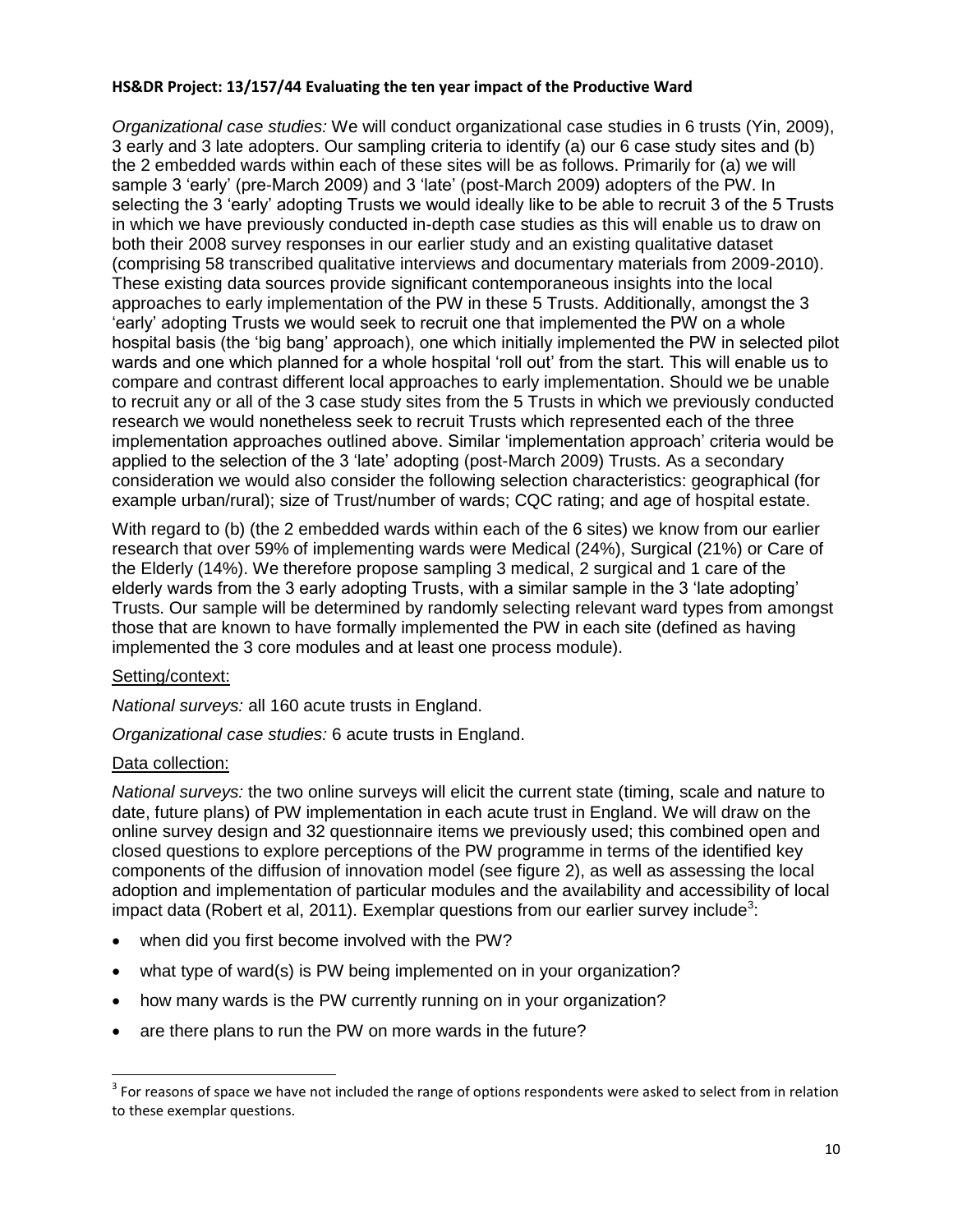- the PW includes modules covering different aspects of the work of a ward. Which modules have you been involved with?
- which of the modules you have been involved with have had most impact?
- the PW includes a number of tools to help wards identify priorities and plan implementation. Which parts of the toolkit have you used?
- which parts of the toolkit have been most effective?
- in your view, in which areas does the PW have the most impact?
- please give an example that best illustrates the positive aspects of the PW?
- have there been any measurable improvements as a direct result of Productive Ward?
- do you think there are any drawbacks of implementing the PW?

In both surveys, Directors of Nursing will initially be invited to complete the survey or to nominate the most appropriate member of their staff. Two reminders will be sent at monthly intervals to non-responders with final follow-up telephone calls where necessary.

*Organizational case studies:* the organizational case studies will allow the findings from the surveys (see above) to be situated within a broader local context, essentially retracing the 'story' of the PW in each case study site. We will conduct the following in each of our 6 case study trusts:

- semi-structured interviews and focus groups to explore approaches to implementation, perceived impacts and potential wider legacies of the PW with a range of staff at different organisational levels (including 2 wards that implemented the PW within each Trust)
- documentary analyses to (a) further explore local approaches to implementation over time, and (b) inform a critical review and evaluation of the local use of metrics to monitor and report on the impact of the PW (including, for example, any productivity, patient experience and staff wellbeing indicators)
- semi-structured interviews with PPI leads and any patients involved with implementation of the PW in order to assess the extent - and how - patient and public engagement has shaped the impact of the PW.

Local PW leaders and champions of the programme and their perceptions of the wider legacies of the PW will be a particular focus of our investigation. From our 2009 dataset we have the names and contact details of those who were leading PW implementation in 102 trusts at the time; clearly a significant proportion of these staff will have moved on to other posts/organizations but where possible we will trace these individuals and include them as interviewees in our organizational case studies regardless of their current post. Our two national surveys will also request details of named individuals in each responding Trust who would then be key informants regarding local implementation of the PW in our case studies.

In total we will conduct a maximum of 70 interviews and 12 focus groups across our 6 case studies and our approach to the fieldwork in each of the case studies will be as follows:

 initial site visit and 1-2 face-to-face semi-structured interviews with key informants to determine broader organisational processes (for example, structures and processes for QI work) and specific aspects of current PW working (composition of any existing PW teams, processes, measures)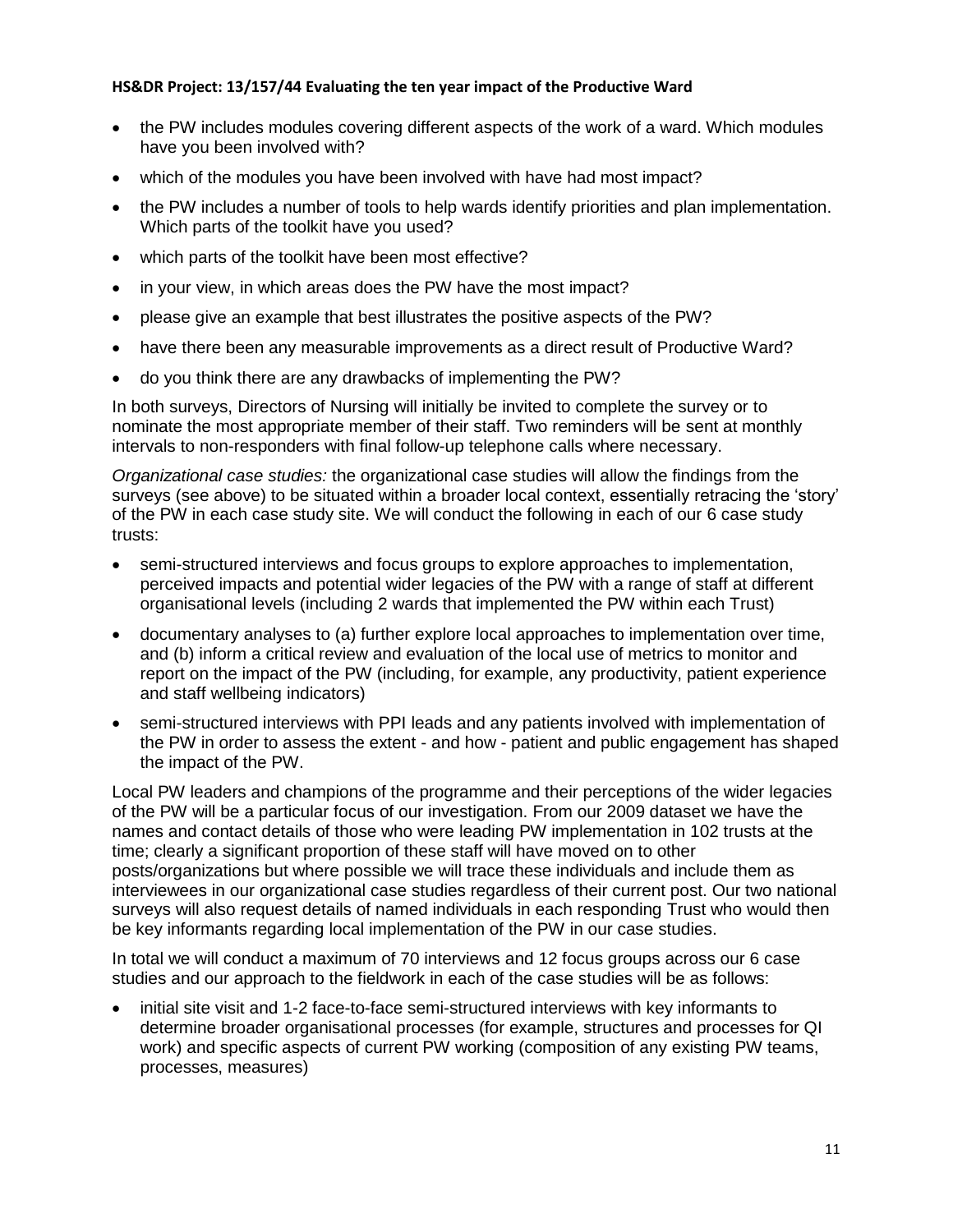- collation of local contextual data including documentary (including electronic) materials relating to PW implementation and monitoring of impact since 2008 including evidence of (a) which modules had been implemented and evidence of any local adaptation, and (b) metrics chosen to monitor progress<sup>4</sup>
- 5-8 face-to-face semi-structured interviews with key staff identified through purposive sampling (Miles & Huberman, 1994) but likely to include Director of Nursing, PW project leads (current and former), Director of Quality, central QI team members and PPI leads. The interviews will explore:
	- their experiences of adopting, implementing and assimilating the PW into routine practice including (a) retracing the various phases of the Trust engagement with the PW programme (for example, purchase and value of an 'accelerated' or 'standard' PW support package; any discontinuations, re-engagement or major local adaptations of the approach) and (b) reflecting upon the relative significance of the components of our underlying framework in shaping the impact of the PW (see figure 2)
	- the level and extent of sustained investment in formal PW roles/teams
	- the level and extent of sustained use of the specific PW modules and techniques in the Trust, and how these have been adapted over time (recognizing that discontinuation and replacement of obsolete innovation must be a part of continuous improvement)
	- the use of specific PW modules and techniques on our two selected wards and the local evidence of impact of each of these (supplemented with collation of documentary evidence)
	- evidence of impact of the PW both in terms of its three stated aims and other 'consequences' (see page 9 above)
	- (PPI leads) whether there has been any direct PPI with the PW and, if so, the nature and extent of this involvement and the perceived impact.
- focus groups with nursing and health care assistant staff from each of our two selected wards exploring their experience of the PW and perceptions as to its sustained impact.

# Data analysis:

 $\overline{a}$ 

*National surveys:* the survey data and analysis will comprise descriptive statistics consisting of single variables and include frequency and percentage response distributions, measures of central tendency, and dispersion measures such as the range and standard deviation. All of all open comment responses will be analysed using open coding and constant comparison. Similar codes will then be grouped to identify key concepts emerging from the data to inform conclusions as to the national findings relating to the adoption, implementation and assimilation of the PW in England. The results from the survey of 'late' and non-adopters of the PW in this project will be combined with our previous (2009) survey of 'early' adopters to provide a

 $^4$  Our earlier research found that - of the 3 'core' and 8 'process' modules that together comprise the PW - the 3 'core' modules ('Knowing how we are doing', 'Well organized ward', 'Patient status at a glance') were (not surprisingly) most commonly implemented. Of the 8 'process' modules, 'shift handovers', 'patient observations' and 'meals' were most commonly implemented. In terms of perceived impact the 'Well organized ward' module was rated much higher than any other module ('Knowing how we are doing' and 'shift handovers' were also rated somewhat highly). These previous findings give some indication as to where we are most likely to have to focus our fieldwork in terms of the impact of specific modules but we will be guided in this regard by what we find in practice in our case study sites.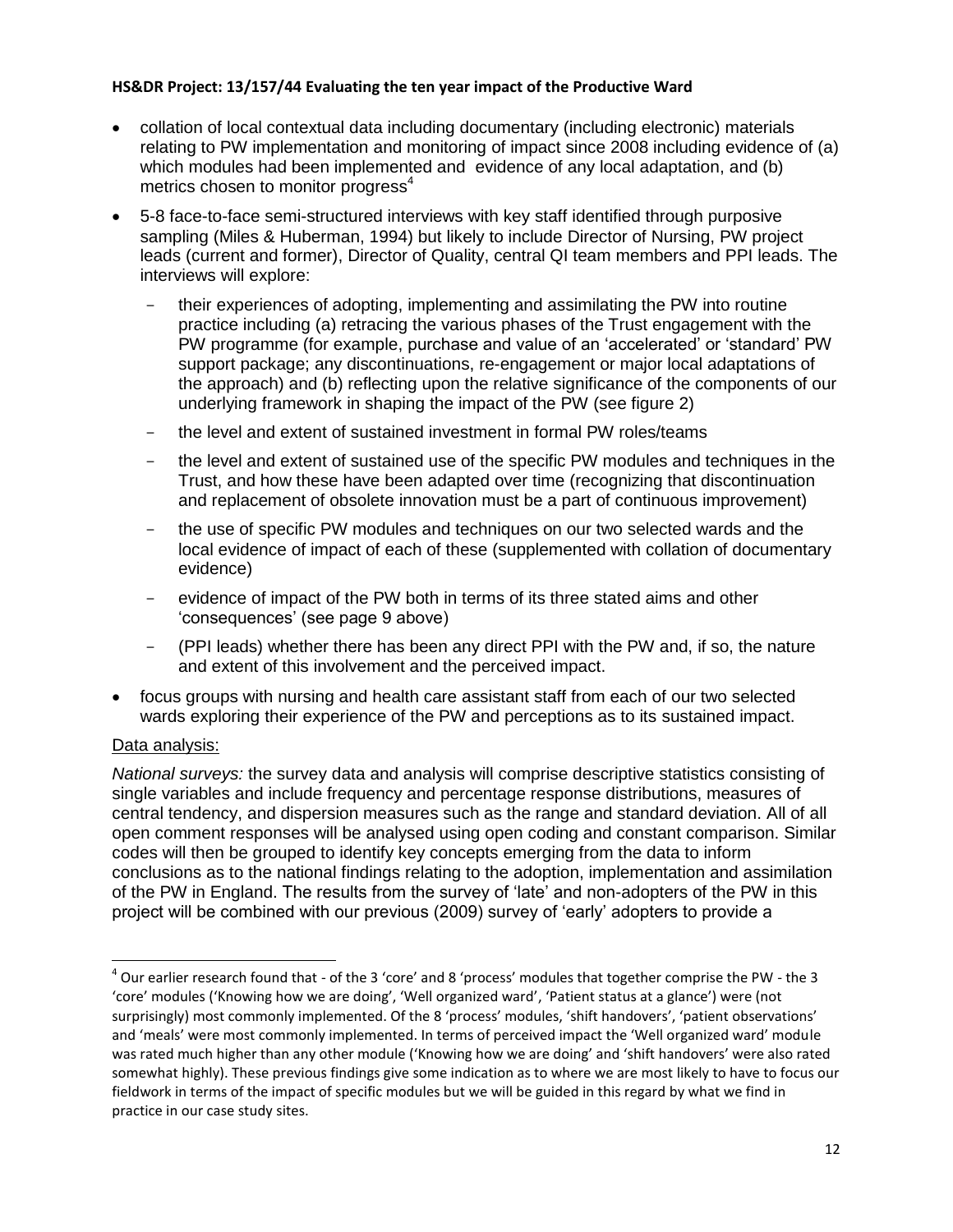comprehensive overview of the timing and nature of the adoption of the PW programme nationally over a 10 year period.

*Organizational case studies:* Analysis of the interview and documentary data will use the Framework method (Ritchie & Spencer, 1994) and we will use a preliminary theoretical framework rather than a purely grounded theory approach so that data analysis will be a combination of induction (data-driven generalisation) and deduction (theory-driven exploration); the latter informed by our adaptation of the Greenhalgh et al model (see Figure 2) which will provide the preliminary framework for our data collection tools and within and between-site analysis of the case study data.

The key topics and issues emerging from interviews will be identified through familiarisation with the interview transcripts. A series of thematic charts will be developed and data from each transcript summarized under each theme, enabling examination of similarities and differences of views within and between transcripts. Ongoing discussions amongst the core research team and the advisory group will provide opportunities for reflexivity and the development of insights into the effect of different local approaches to implementation and assimilation of the impact in terms of the three stated aims of the PW and any wider legacies of the PW (e.g. leadership development, QI capabilities).

We will also conduct two related analyses to inform our overall assessment of the impact of the PW programme nationally:

- we will examine the impact of the specific 'core' and/or 'process' modules (see figure 1 on page 2) that were implemented on each of the12 wards included in our 6 case studies through the collation and analysis of locally available documentation and our qualitative fieldwork
- we will critically review how metrics have been used locally to determine the impact of the PW (based on secondary analysis of documentary sources and our earlier review – see page 7).

These analyses will therefore include collating all local PW-related data for the 2 selected wards in each site, assessing whether they are showing improvements over time on the relevant PW modules (and related measures) and judging the rigor and robustness of these data for (a) quality improvement and (b) evaluation purposes. Our assessment will be partly informed by our earlier work which included empirically-based recommendations relating to the measurement of impact of the PW (NNRU & NHSi, 2009; Robert et al, 2011). Based on our findings we will present revised recommendations for future data collection.

# **Dissemination and projected outputs**

#### *Dissemination*

A range of dissemination approaches will be used to target different audiences for the research. We will produce a final research report for the NIHR journals library detailing all the work undertaken and including supporting technical appendices, an abstract and an executive summary focused on results/findings and suitable for use separately from the report as a briefing for NHS managers. We will also prepare for the NIHR a set of 10 PowerPoint slides which present the main findings from the research and will be designed for use by the research team or others in disseminating the research findings to the NHS. The slides will be made available alongside the report on the HS&DR programme website. We will prepare at least two high impact academic papers (one focusing on implications for quality improvement practitioners and one at academics interested in quality improvement evaluation methods). We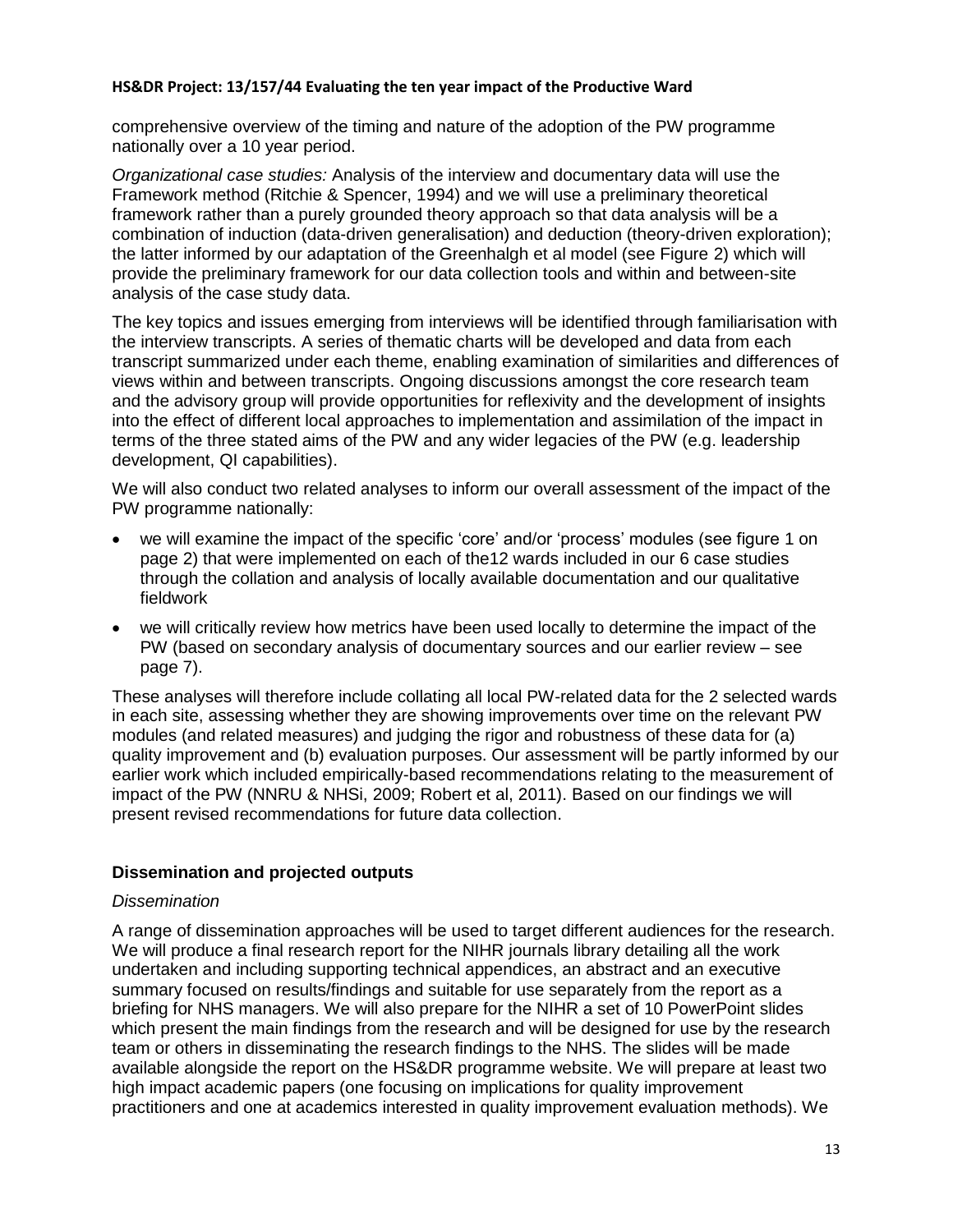will submit abstracts for oral presentation at two national conferences and one international conference related to quality improvement in healthcare, as well as preparing short articles for the health care professional and NHS management press.

Our advisory group includes a Director of Nursing at a large acute NHS Trust with experience of implementing the PW, leaders of the national implementation programme in Ireland and the PW evaluation team in Saskatchewan, Canada. Through the established networks of these members we will share our findings - as listed above - with those leading national and local implementation of the PW both nationally and internationally. An important dissemination route will be through NHS Improving Quality which hosts the PW programme following the closure of the NHS Institute for Innovation & Improvement.

# *Outputs*

A key output from this research will be robust evidence as to the sustained impact of the PW on clinical microsystems in English trusts, and lessons for 'holding the gains' over time. There is very little good quality evidence relating even to the short-term impacts of the PW and whilst there is a sizeable amount of anecdotal evidence of the benefits of implementing the PW, health care managers lack evidence upon which to base decisions to adopt the PW and, importantly, the local approaches - including patient engagement strategies - that they should take to ensuring any improvements are sustained over time. Our findings will provide important lessons for those who have already implemented the PW and those who are planning to do so in the future. In addition, the study will explore any wider, unanticipated benefits of implementing the PW that have been unstudied to date. In collaboration with the NHS Institute for Innovation & Improvement we have previously produced a 'top tips' guidance document for managers in relation to the spread of the PW; the findings of the proposed study would enable the production of a similar guidance document relating to the sustainability of the PW and lessons for how to 'hold the gains'. Finally, a concise briefing paper will be distributed through the National Nursing Research Unit's established networks. The main theoretical contribution of this proposed study will be an exploration - over a 10 year time frame - of the nature and extent of the assimilation processes by which innovations in service and delivery can make clinical microsystems more efficient and productive.

# **Plan of investigation and timetable**

Months -2 to 4: recruit 1 researcher; prepare ethics and R&D submissions including refinement of survey designs & fieldwork tools. {milestone 1 (month 4): ethics and R&D approval granted)

Months 5-9: online survey of 'early adopters' (n=102 trusts); online survey of late/non-adopters (n=58 trusts) {milestone 2 (month 9): minimum 60% response rate to both surveys}

Months 10-11: analyse survey results and construct sampling framework; recruit 6 case study sites {milestone 3 (month 11): successful recruitment of 6 case study sites}

Months 12-24: conduct 6-10 face-to-face semi-structured interviews in each of 6 organisational case studies and a focus group in each selected ward (n=12, 2 per Trust); documentary analysis (milestone 5 (month 24): completion of 6 organisational case studies)

Months 24-27: analyse organizational case studies (interviews and documentary analysis) {milestone 6 (month 27): analysis and synthesis of data completed}

Months 28-30: formulate and test findings and recommendations; report writing and begin dissemination. {milestone 7 (month 30): submission of final report to NIHR}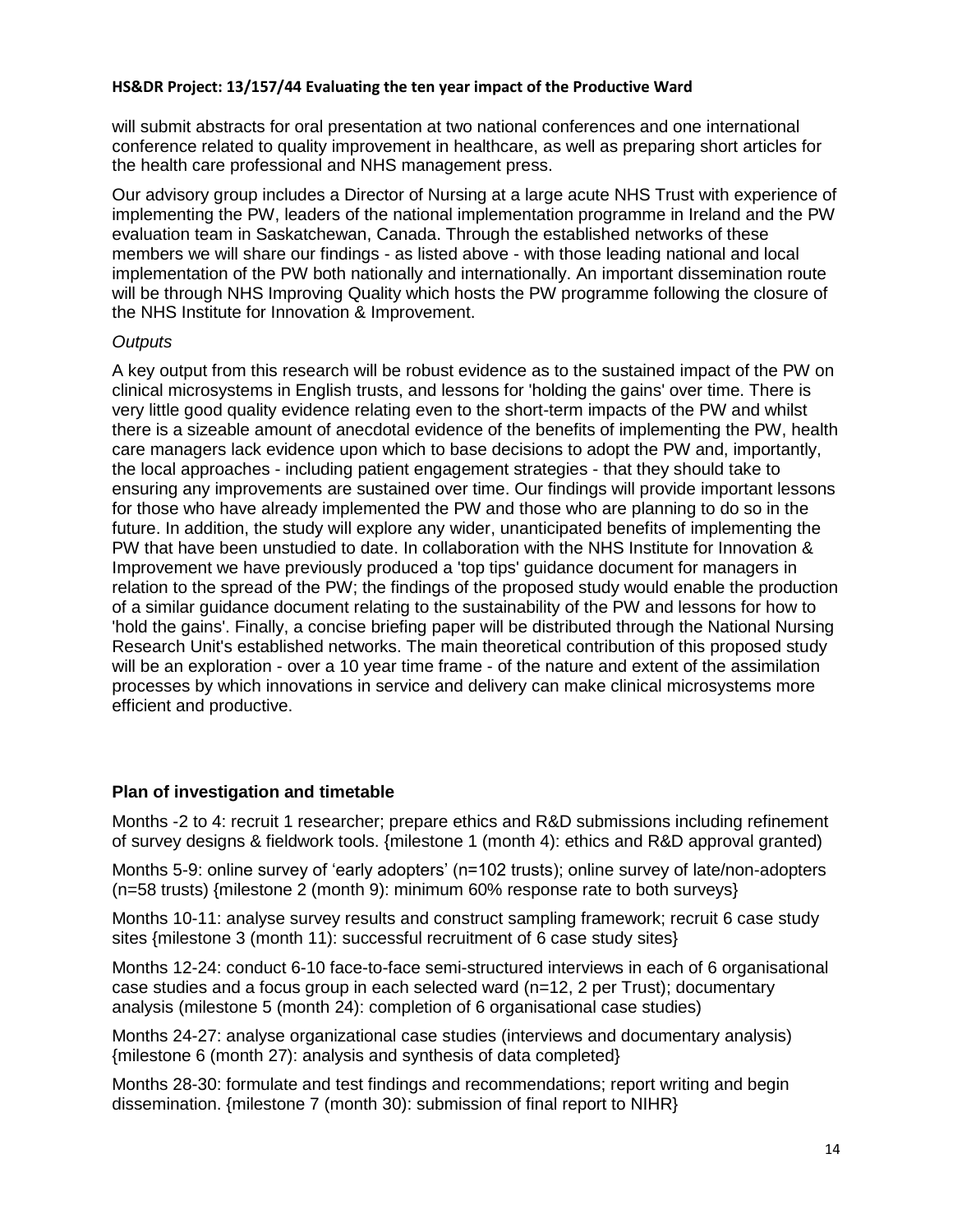# **Project management**

The study will be led by Professor Glenn Robert (GR) who will have overall responsibility for meeting project milestones as agreed with NIHR, and supported by the core senior project group. This group will comprise co-applicants Professor Jill Maben (JM), Professor Peter Griffiths (PG), and Rosemary Chable (RC) and other research staff as required and will be chaired by Professor Robert; it will meet monthly via Skype or teleconferencing.

Our project advisory group will meet four times during the study and comprises:

- Judy Gillow, Director of Nursing, Southampton University NHS Trusts Trust
- Professor John Wells, Head of the School of Health Sciences, Waterford Institute of Technology, Ireland (led evaluation of PW in Ireland)
- Mark White, National Lead for Productive Ward, Director, NMPDU HSE-South (SE), Ireland
- Gary Teare, Executive Director, Measurement & Analysis, Health Quality Council (Saskatchewan), Canada (led Canadian evaluation of PW)
- Tanya Verrall, Director, Health System Integration and Networking. Health Quality Council (Saskatchewan),Canada (led Canadian evaluation of PW)
- Dr Elizabeth Morrow, independent consultant & formerly research fellow studying the Productive Ward in England
- Dr Claire Taylor (RGN, PhD), Nurse Consultant in Colorectal Cancer, London Northwest Healthcare NHS Trust (invited)
- Lallita Carballo, Clinical Lead for Supportive Cancer Care, University College Hospitals Cancer Centre (invited)
- Christine Chapman, PPI member
- Sally Brearley, PPI member

The individual components of the project and the research staff will be managed at King's College London by Professor Robert.

# **Approval by ethics committees**

We believe this proposal will require full ethical approval as it involves staff recruited through the NHS. The research will also require R&D approval in our 6 organizational case studies. Ethics and R&D applications will commence as soon as we hear if we are successful and before the study commences. Issues of anonymity, confidentiality and informed consent will be addressed in the recruitment of all participants; Glenn Robert, Jill Maben and Peter Griffiths have experience of leading research projects which have required similar ethics approval. Participant information sheets and consent processes will be produced. We do not foresee any major ethical issues or anticipate any adverse events from this study. All participants would be made aware prior to giving consent of the ways in which researchers would carry out their observations. We have allowed 4 months in total at the start of the project to gain ethical and R&D approval an adequate time frame based on our previous experience. We will gain feedback on our information sheets and other documentation from the advisory group before our application is submitted. We have registered our proposed study with IRAS; the Project ID is 182798.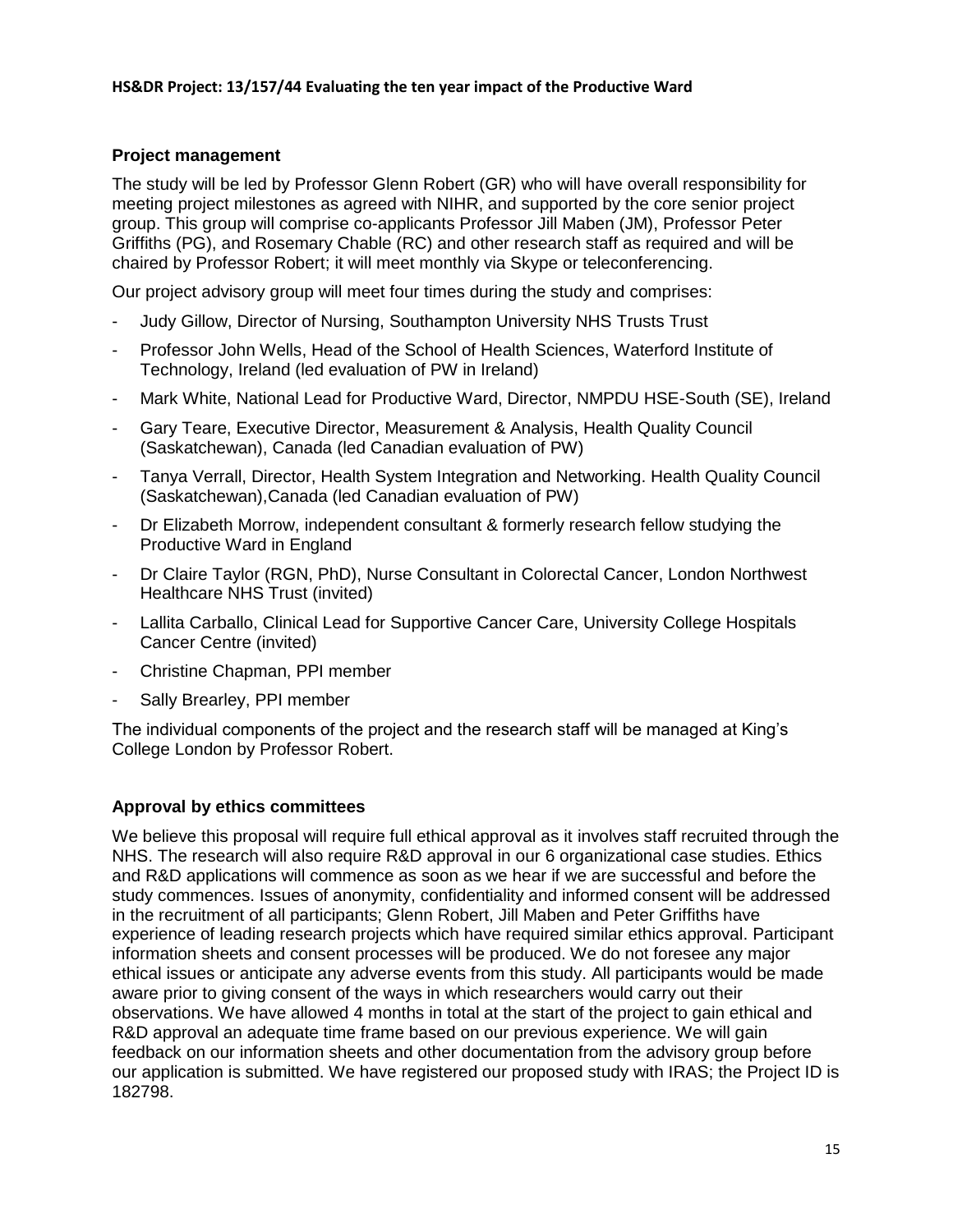# **Patient and Public Involvement**

### *The aims of active involvement in this project*

It should be noted that one of the starkest findings from our earlier research was the very limited nature of the patient and carer involvement in the implementation of the PW. A recent systematic review of the PW reported that a limitation was the 'lack of public involvement in the development, rollout and evaluation of the programme ... there is currently a lack of evidence from the patient perspective that examines how an increase in direct care time is associated with patient outcomes and feeling cared for' (Wright & McSherry, 2013). Based on this and comments from PPI members, we have explicitly highlighted the impact of the PW on patient experience as one of the key foci of our field work; the 2 PPI members of our project advisory group will be actively involved in this aspect of the study (see below) which will include offering insights about PPI in programme implementation and continuous quality improvement work.

### *A description of the patients, carers or members of the public to be involved*

Two PPI representatives have agreed to join the advisory group for the project. Christine Chapman is a patient and former NHS manager. Christine was a Patient Governor at an NHS Foundation Trust until September 2014, is a patient and public reviewer for the NIHR, and a Public Member of the EME Prioritisation Group of NETSCC until October 2014. She is a Patient and Public Advisor to a number of NNRU projects. Sally Brearley (Visiting Senior Research Fellow in Patient and Public Involvement, National Nursing Research Unit, King's College London) is Lay Member (Quality and PPI), Sutton CCG and Patient and Public Voice Member, NHS England Clinical Priorities Advisory Group.

#### *A description of the methods of involvement*

Christine and Sally will contribute to the design of the research (in particular our exploration of the impact of the PW on patient experience in our acute wards), the management & reporting of the research, and the dissemination of the research findings. Both Christine and Sally will provide 4 days support to the project at NIHR/INVOLVE rates including attendance at all the planned advisory group meetings and ongoing advice via email as necessary.

# **Expertise and justification of support required**

The research question in this proposal was prioritised by the applicants on the basis of their previous research specifically related to the PW and their knowledge of the contemporary literature and ongoing national evaluations of the PW in other countries. Together, we have extensive knowledge not only of the origins, development, wider literature and current evidence base relating to the PW in acute Trusts but also methodological issues of evaluating the programme (i.e. limitations of relying on locally collected improvement data and potential availability and value of routine data sources). Our 'learning and impact review' (NNRU & NHSI, 2009) was cited in the research call; there remain few peer-reviewed published papers on PW other than our own (Robert et al, 2011; Morrow et al, 2012; Morrow et al, 2014). Collectively we have strong links with teams in 2 other countries (Canada and Ireland) that are conducting national evaluations of the PW and members of both of these teams will be members of our advisory group.

Professors Robert and Maben will support design and administration of the two surveys and oversee qualitative data collection and analysis, and PPI. An experienced researcher will be recruited for the duration of the study, based in London and this post-doctoral research